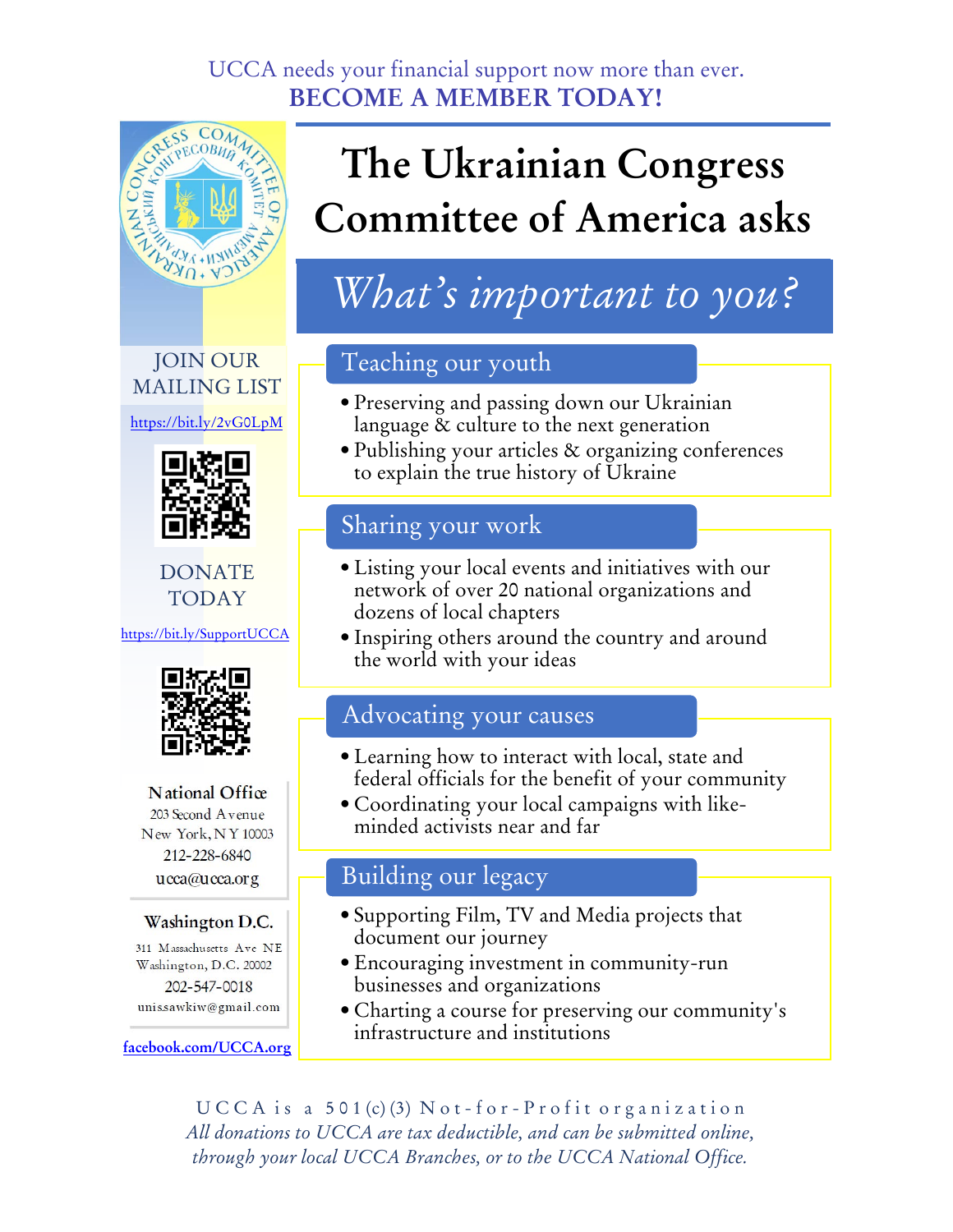# WHAT IS UCCA?

The Ukrainian Congress Committee of America (UCCA) is a non-profit, non-partisan community-based organization that has represented the interests of Ukrainians in the United States since 1940. With a National Office in New York City, a bureau in Washington, D.C. and dozens of local grassroots chapters throughout the United States, UCCA's staff and a nationwide network of volunteers advocate in the name of over 1.5 million Americans of Ukrainian descent. In addition to individual members, UCCA unites nearly 30 national Ukrainian American organizations under one umbrella, the UCCA National Council, consisting of representatives of fraternal, educational, veterans, religious, cultural, social, and humanitarian organizations.



Since 1940, UCCA has convened delegates from across the U.S. every 4 years at its "Congress of Ukrainians in America." The Congress elects an Executive Board to carry out the plans and directives agreed upon at the Congress, under the guidance of the UCCA National Council, the highest ruling body between conventions.

In 1944, UCCA formed the United Ukrainian American Relief Committee (UUARC) to spearhead assistance for Ukrainian war victims and refugees. In addition to ongoing immigrant assistance programs, the UUARC has sent an unprecedented amount of medical supplies and humanitarian aid to Ukraine to assist wounded soldiers, displaced persons and orphans.



In 1953, UCCA formed the Educational Council of UCCA to centralize and coordinate the activities of dozens of Saturday School Programs of Ukrainian Studies. The council organizes teachers' workshops, publishes textbooks, and regularly inspects a network of Ukrainian Schools that stretches from Boston to Los Angeles.



In 1967, UCCA collaborated with like-minded organizations to create the Ukrainian World Congress (UWC), the largest international assembly of Ukrainian public organizations. Since 2003, UWC is a registered NGO in consultative status with the United Nations, where UCCA representatives attend weekly briefings and committee meetings on behalf of the worldwide Ukrainian diaspora of over 20 million people.

In 1977, UCCA established a permanent Washington, D.C.-based advocacy bureau, the Ukrainian National Information Service (UNIS). For 40 years, the UNIS office has brought Ukrainian Americans from across the country face-to-face with their elected representatives, and spearheaded the formation of the Congressional Ukrainian Caucus in the House of Representatives in 1997, later joined by the Senate Ukraine Caucus in 2015. Recent legislative accomplishments include the enactment of the Ukraine Freedom Support Act (2014), the Ukraine Security Assistance Initiative (2015), the Countering Disinformation and Propaganda Act (2016), and the Countering America's Adversaries Through Sanctions Act (2017).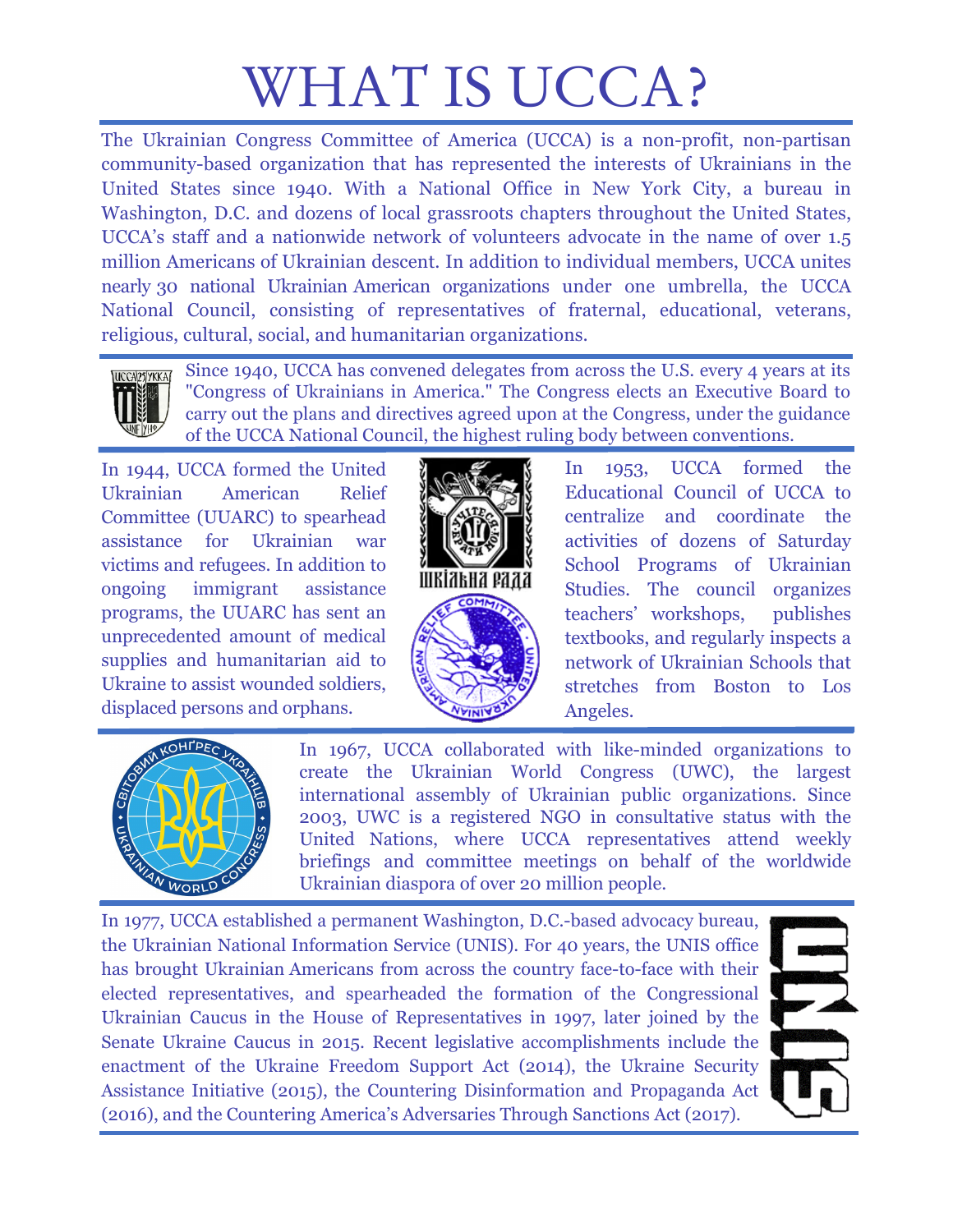## UCCA'S UNPARALLED RECORD

Since 1940, UCCA has enabled the Ukrainian American community to generate the political capital and momentum needed to aid the people of Ukraine. During World War II, that included such measures as a Ukrainian American war bond drive of \$5,000,000, organizing aid for Ukrainian war victims and refugees, rallying parishes and community centers towards blood drives, and advocating for the passage of the Displaced Persons Act of 1948, which allowed for more than 200,000 persons to enter the US, nearly half of whom were Ukrainians. Additionally, the UCCA has enabled Ukrainian Americans to:

- $\triangleright$  publish the first English-language scholarly journal devoted to Ukraine, The Ukrainian Quarterly, every year since 1944;
- $\triangleright$  raise public awareness of Soviet oppression by helping establish Captive Nations Week in 1959;
- $\triangleright$  erect a permanent monument to Taras Shevchenko in our nation's capital in 1964;
- $\triangleright$  create the Council on Aid to Ukrainians to disseminate educational materials to Ukrainians throughout the world, in 1989;
- $\triangleright$  co-found the Central and East European Coalition with other national ethnic advocacy groups in 1994;
- establish a U.S. Committee for Ukrainian Holodomor Genocide Awareness, and the eventual unveiling of the National Ukrainian Holodomor Genocide Memorial in Washington, D.C. in 2015

UCCA led nationwide actions in the lead up to the fall of the Soviet Union in 1990, and conducted the first ever international Election Observer Missions in an independent Ukraine. UCCA remains the only community organization that has sent a delegation of election observers to every Ukrainian presidential and parliamentary election, the largest consisting of over 2500 observers during the historic 2004 Orange Revolution. Moreover, UCCA organizes academic conferences throughout the United States, and regularly empowers representatives of the Ukrainian American community to be quoted by print and television journalists when discussing events in Ukraine. The Film Committee of UCCA has provided grants towards documentaries showing the true history of Ukraine, and has co-produced feature films on the lives of Stepan Bandera (1995), General Roman Shukhevych (2000), Metropolitan Andrey Sheptytsky (2008), and Symon Petliura (2018).

In many ways, the work of Ukrainians in America and our many community organizations is needed more now by our family and friends in Ukraine than in recent memory. Over the past 3 years, UCCA has remained at the forefront of generating aid and action in support of a Ukrainian nation under attack by Russia. Our decades of work with the United States government affords UCCA and our members greater access to our elected officials, as well as to the government of Ukraine. As Ukraine's President Petro Poroshenko stated in 2016, the decades-long efforts of UCCA to "unify the Ukrainian community throughout the United States" are valued highly by the government and people of Ukraine. Please consider donating to the UCCA today. Your generous, tax-deductible contribution will go a long way in helping us to continue our vital work on behalf of Ukraine and the Ukrainian American community.



facebook.com/UCCA.org

facebook.com/UNIS



@UkrCongComAm

@UNISdirect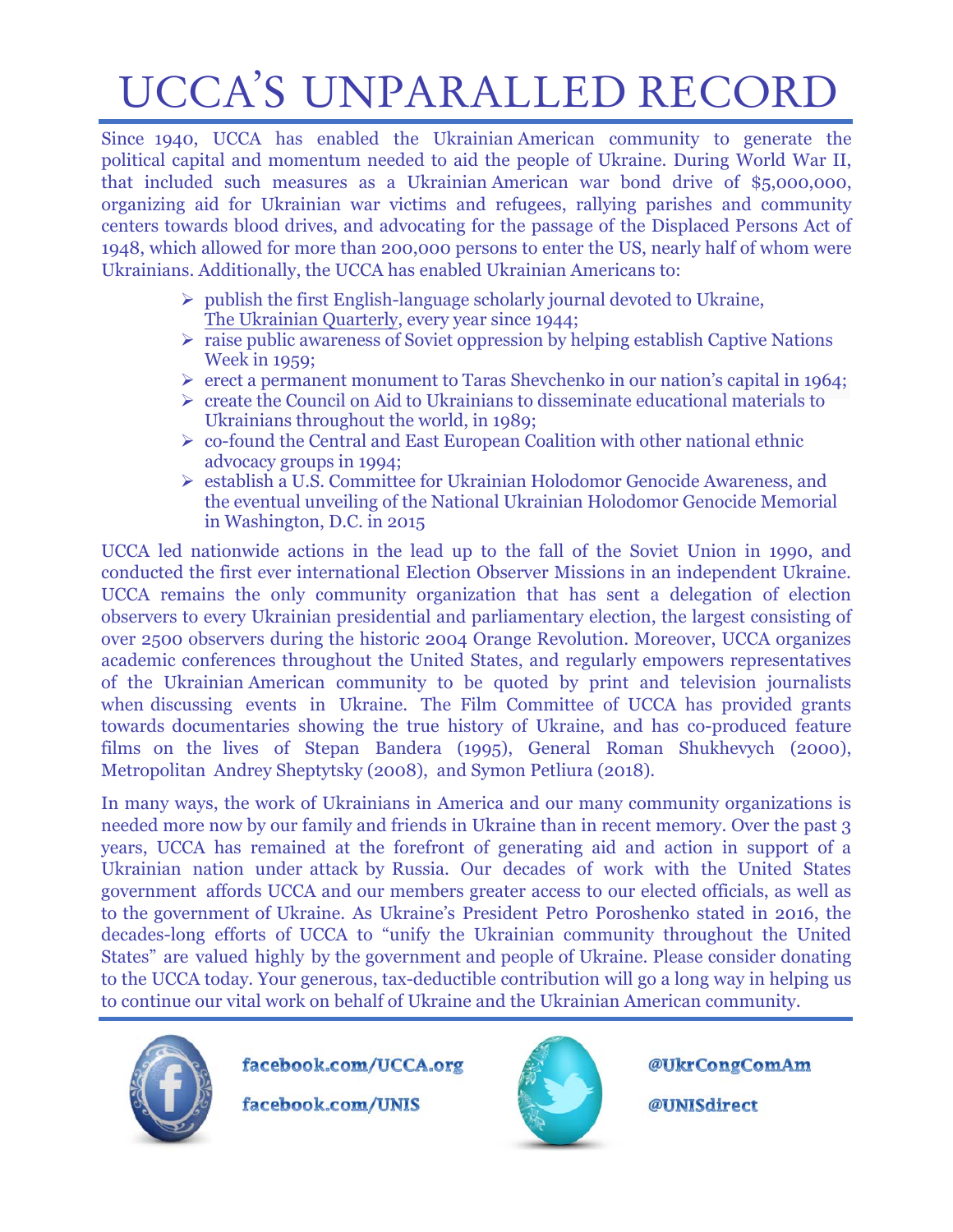#### УККА потребує вашої фінансової підтримки **ДОПОМОЖІТЬ НАМ СЬОГОДНІ!**



## **Український Конґресовий Комітет Америки запитує**

### *Що для вас важливо?*

#### Підпишіться до списку

<http://bit.ly/2vG0LpM>



Жертвуйте СЬОГОДНІ http://bit.ly/[SupportUCCA](https://www.mightycause.com/organization/Ucca)



National Office 203 Second Avenue New York, NY 10003 212-228-6840 ucca@ucca.org

#### Washington D.C.

311 Massachusetts Ave NE Washington, D.C. 20002 202-547-0018 unis.sawkiw@gmail.com

**[facebook.com/UCCA.org](https://www.facebook.com/UCCA.org)**

Навчання нашої молоді

- збереження та передання української мови i культури для наступного покоління
- публікація статтей та організування конференцій, щоб пояснити справжню історію України

#### Ширення інформації

- оголошення ваших місцевих подій у нашій мережі, яка охоплює понад 20 крайових організацій і десятки місцевих відділів
- обмін думками та ідеями з іншими по всій країні і в усьому світі

#### Пропагування ваших заходів

- навчання як взаємодіяти з місцевими, державними та федеральними чиновниками
- координація ваших місцевих заходів з іншими активістами у вашій місцевості або поза нею

#### Збереження нашої спадщини

- Підтримка кіно, телебачення та медія проєктів, які документують нашу історію
- Заклик підтримувати нашу громаду українські бізнеси, підприємства та організації
- Працювати в напрямі збереження структури української громади та установ

УККА є неприбутковою організацією згідно з праграфом 501 (c) (3) *Всі пожертви для УККА є звільнені від оподаткування та можуть бути вплачені через місцеві відділи УККА, Крайову канцелярію УККА, або через Інтернет.*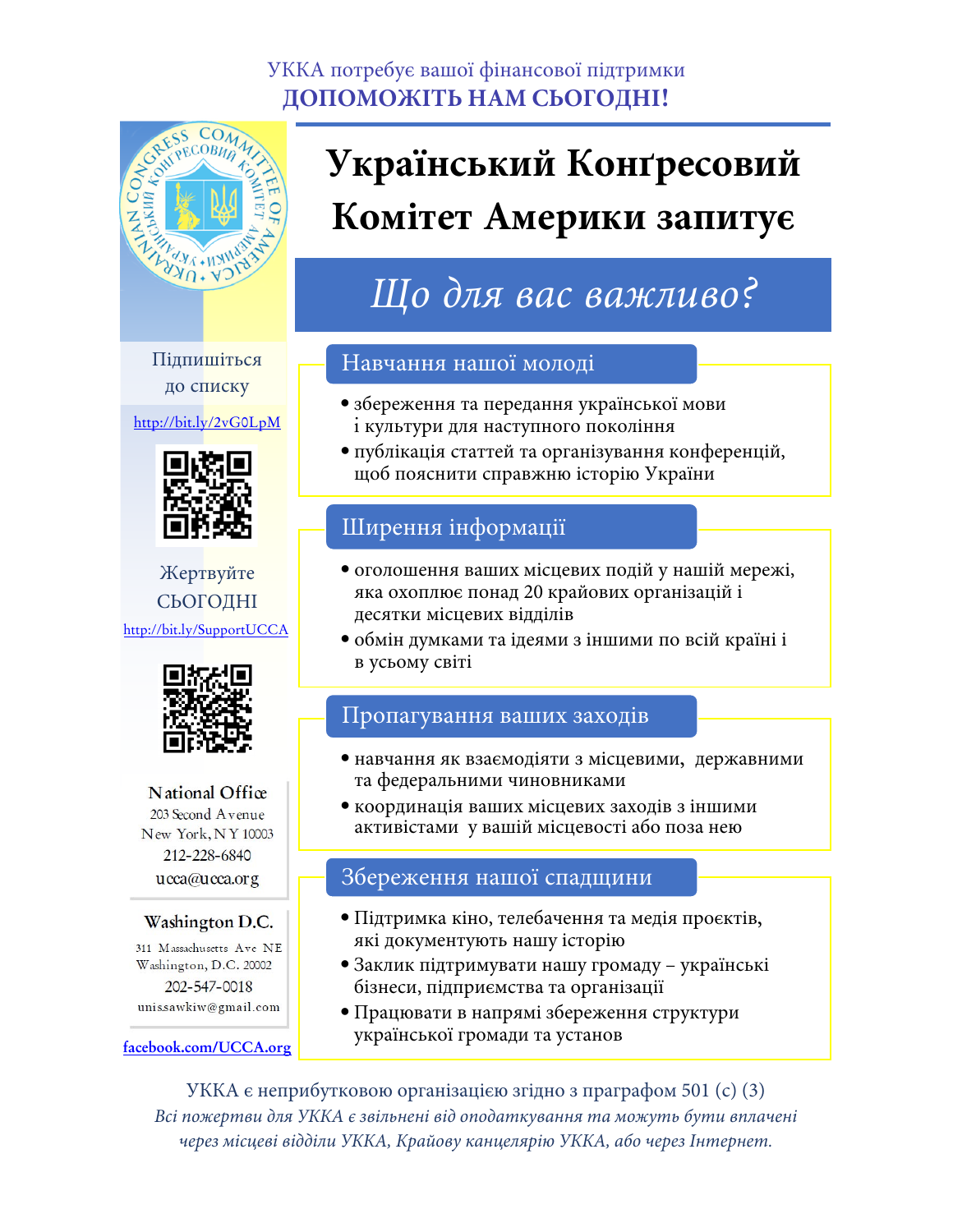# ЩО ТАКЕ УККА?

Український Конґресовий Комітет Америки (УККА) є неприбутковою, безпартійною громадською організацією, яка представляє інтереси українців у Сполучених Штатах Америки з 1940 року. Маючи Крайову канцелярію у Нью-Йорку, бюро УНІС у Вашинґтоні, а також десятки місцевих відділів по всій території Сполучених Штатів Америки, працівники УККА і загально-крайова мережа добровольців репрезентують понад 1,5 мільйона американців українського походження. Окрім індивідуальних членів, УККА об'єднує в Крайовій Раді УККА близько 30 громадських організацій, представників товариських, освітніх, ветеранів, релігійних, культурних, соціяльних, та гуманітарних організацій.



Що 4 роки, УККА відбуває «Конґрес Українців Америки» з участю делегатів з цілої країни. Конґрес вибирає Крайову Раду, яка є найвищим правлячим органом між конвенціями та Крайову Екзекутиву для виконання плянів і директивів прийнятих на конґресі.

У 1944, УККА зформував Злучений Український Американський Допомоговий Комітет (ЗУАДК), щоб вести допомогу українським жертвам і біженцям Другої світової війни. Крім програм допомоги для імміґрантам, ЗУАДК надсилає безпрецедентну кількість медичних матеріялів та гуманітарну допомогу Україні для надання допомоги пораненим воїнам, переміщеним особам та дітям-сиротам.



У 1953 році, УККА зформував Шкільну Раду при УККА, для централізації і координації діяльности сотень суботніх Шкіл Українознавства у США. Рада організовує семінари учителів, видає підручники, та регулярно перевіряє сітку українських шкіл від Бостону до Лос-Анджелес.



У 1967 році, УККА співпрацював з іншими громадськими організаціями для створення Українського Світового Конгресу (СКУ), найбільшої міжнародної координаційної надбудові Українських громадських організацій в діяспорі 20 мільйонів Українців. З 2003, СКУ визнаний як неурядова організація зі спеціяльним консультативним статусом при Організації Об'єднаних Націй (ООН), де представники УККА з того часу беруть участь у щотижневих інформативних засіданнях та різних комітетах з рамени СКУ.

У 1977 році, УККА відкрив постійне бюро Української Національної Інформаційної Служби (УНІС), для репрезентації української громади у Вашинґтоні. Протягом 40 років, УНІС допоміг американцям українського походження з усієї Америки зустрітися віч-на-віч з їх обраними представниками. У 1997 році, УНІС очолив формування Конґресового Українського Кокусу у Палаті Представників, а Сенатський Український Кокус створився в 2015 році. Серед останніх законодавчих досягнень є Закон про підтримку свободи України (2014), Ініціятива допомоги безпеки України (2015), Закон протидії дезінформації й пропаганди (2016), та Закон протидії Американських супротивників через санкції (2017)